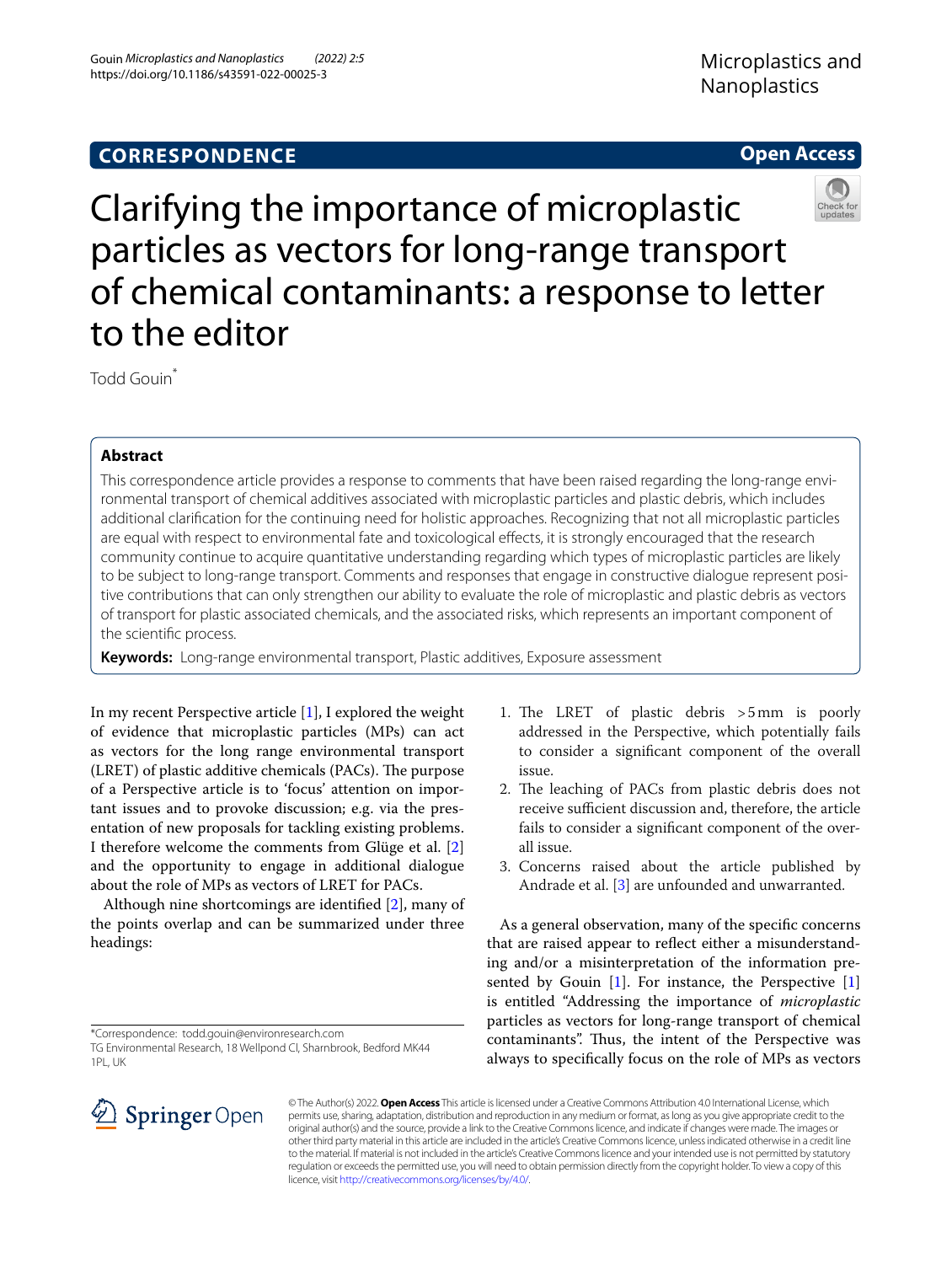of LRET, not plastic debris > 5 mm. This is further clarifed at the end of the introduction [[1\]](#page-3-0). Nevertheless, I was interested to learn that Glüge et al. [[2](#page-3-1)] report that MPs may not be easily available for oceanic long-range transport, a statement that I think is perhaps critically important to communicate to the wider scientifc community and the public. As Glüge et al. [[2\]](#page-3-1) are undoubtably aware, signifcant resources have been directed towards monitoring levels of MPs in surface ocean water, sediment, and in marine biota, which has resulted in considerable concern, particularly in the media, regarding the global impact of MPs. On the other hand, it may be that I am guilty of misinterpreting the statement made by Glüge et al. [[2\]](#page-3-1) regarding the LRET of MPs. It is conceivable that they may be arguing that macroplastic debris is more important than MPs in the context of LRET, since it is the macroplastic that is transported to remote locations where it may then be subject to degradation and fragmentation processes, resulting in the formation of MPs.

In fact, the Perspective [\[1](#page-3-0)] identifes degradation and fragmentation of larger plastic debris as a source of MPs to the environment that requires improved understanding. Thus, it seems beneficial to support the development of holistic mechanistic models seeking to integrate the interactions between a variety of complex processes. For instance, there is a need to include the transport of both macro- and microplastic AND the simultaneous processes of degradation, fragmentation, and sedimentation, all of which infuence both categories of plastic debris. Additional processes, such as the formation of bioflms on the surface of plastic and the infuence of heteroaggregation are also important processes to consider in the context of characterizing and quantifying environmental fate, mobility and exposure. This calls for better models of the environmental fate and transport of plastic debris and MPs, as governed by their properties [\[1\]](#page-3-0), and which should also include an evaluation of the relative importance of temporal and spatial factors, such as when and where plastic debris and MPs are released to the environment. Mechanistic models are therefore needed to capture non-intuitive outcomes possibly arising from such interactions. In summary, putting the emphasis on MPs in the Perspective should not be interpreted as implying that the LRET of macroplastic is not important, as it clearly would be inconsistent with my support of the development and application of holistic approaches.

The concern raised regarding the limited attention given to the LRET of macroplastic may also be related to the discussion of the relative importance of land-based sources versus abandoned, lost, or otherwise discarded fshing gear (ALDFG). While Glüge et al. [[2\]](#page-3-1) provide an example that demonstrates the potential for both landbased and ALDFG sources of plastic debris to be subject to LRET (which I do not dispute) they seem to have misunderstood that discussion. Using a number of references [[1\]](#page-3-0), I attempted to draw attention to data which suggest that local sources of pollution are important contributors to the accumulation of plastic debris and MPs at various specifc locations. Clearly, local sources cannot be ignored [\[1](#page-3-0)] and knowledge of proximal sources should be coupled with our understanding of distal plastic debris. A key message is that, given the ubiquitous use and release of plastic into the environment from both land-based and ocean-based sources, our understanding of 'remoteness' may require some redefnition [[1\]](#page-3-0). Simply stated, buoyant plastic debris emitted to the environment can, under favourable conditions, indeed be subject to LRET, but there are also efective sinks that signifcantly limit the LRET of plastic debris and MPs [\[1](#page-3-0)]. The answer to whether or not MPs are subject to LRET is always 'it depends', since LRET is not just an intrinsic property of the plastic, it is system-dependent too. A better mechanistic understanding of the fate and transport of both plastic debris and MPs depends on characterizing and quantifying system-dependent properties [[1\]](#page-3-0). Can models be used to characterize and quantify the mobility of plastic debris of varying shape, size, and density that might be released from a variety of both land-based and ocean-based sources? Can this information be used to help us understand the combination of processes and parameters that infuence mobility? Given the emphasis of the Perspective [[1\]](#page-3-0) on the development and application of holistic mechanistic models, and which must include macroplastic and their degradation and fragmentation into MPs, it is not entirely clear how the concerns raised by Glüge et al. [[2](#page-3-1)], which emphasizes the LRET of macroplastic, are sufficient to discredit the point of view expressed in the Perspective.

Next, Glüge et al. [\[2](#page-3-1)] express concern that the leaching of PACs from plastic debris does not receive sufficient attention and, therefore, the article fails to consider a signifcant component of the overall issue by not providing an in-depth assessment of leaching. Once again, it is useful to clarify the intention of the discussion presented. When considering the question 'does plastic represent a [substantial] source of exposure to PACs' to the environment [\[1\]](#page-3-0), it seems appropriate to consider ALL potential emissions of PACs. Unlike the majority of studies that focus on the role of plastic debris and MPs as vectors of transport for PACs, I have attempted to place the issue into the context of releases of PACs occurring from products throughout their life-cycle. My calculations suggested that only about 3% of the total mass of PACs used in commerce up to 2015 is likely to still be present in plastic debris. Given that the remaining 97% are continually being emitted to the environment and that plastic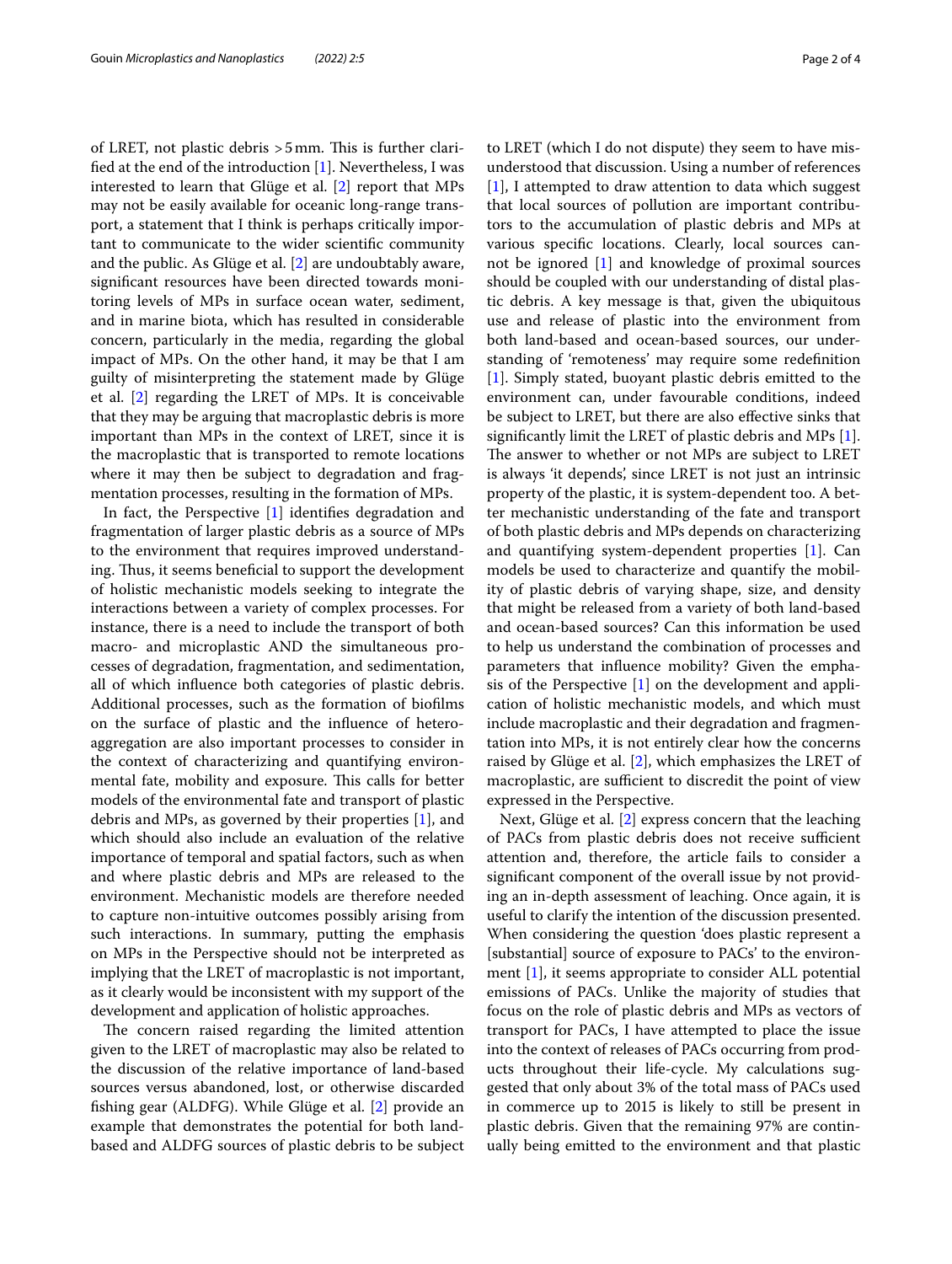products are ubiquitous across the planet, it would therefore be prudent to evaluate the fate of, and exposure to, PACs being emitted from in-use and end-of-life lifecycle stages  $[1]$ . This would represent a more holistic approach as opposed to simply focusing on only one part of the product lifecycle (discarded macroplastic). Thus, in the interest of supporting the development and application of holistic mechanistic models, I proposed that the research community attempt to develop data that enable the characterization and quantifcation of all fate, transport and exposure pathways [[1\]](#page-3-0). Glüge et al. [[2\]](#page-3-1) express concern that not enough attention is given to the leaching of PACs from MPs, such as into marine water or the digestive fuids of organisms that may have ingested them. However, the Perspective does not imply that these processes should be ignored. Simply that the relative importance of all process be placed into context by considering other relevant exposure pathways. Failing to consider all potential fate, transport and exposure pathways would be counterintuitive towards the adoption of a holistic approach.

Glüge et al. [\[2\]](#page-3-1) imply that the Perspective does not acknowledge studies that have investigated the leaching of PACs and/or that the Perspective cites studies that are inappropriate in the context of PACs. In fact, the discussion of the leaching of PACs attempts to draw attention to what is already known by citing various standard methods and studies that have been published on the leaching of PACs from a variety of consumer products [[1\]](#page-3-0). While the Perspective does not refer to the particular study identifed by Glüge et al. [\[2\]](#page-3-1) (i.e. Endo et al. [[4\]](#page-3-3)), it does include references to a number of other equally relevant studies, which yield similar insights regarding the time frame and rate limiting processes that infuence leaching.

Another possible misunderstanding on the part of Glüge et al. [[2](#page-3-1)] concerns my discussion about the role that particulate organic matter (POM) might play as an analogue for better understanding the LRET of MPs. This uses the example of POM as an analogy only  $$ illustrating the fate and transport of natural particles in aqueous systems. An analogy is an inference that if two or more things agree with one another in some respects, they will probably agree in others. While experience teaches that some analogies are successful at both explaining and predicting future scenarios, the use of analogy can also lead to error, especially if the analogies are inappropriate, as implied by Glüge et al. [\[2](#page-3-1)]. It cannot be claimed, however, that the use of analogy will lead us to an infallible theory, only that it can suggest a theory  $[5]$ . This is an important observation, especially when we move from well understood to poorly understood phenomena. Analogies, therefore, can be extremely helpful by providing information that can facilitate understanding of possible relationships [[5](#page-3-4)]. Thus the question arises: when is an analogy appropriate, and when is it inappropriate? Glüge et al. [\[2](#page-3-1)] suggest that POM represents an inappropriate analogy because it is biodegradable. My perception, however, is that the value of the analogy remains an open question and I would not limit opportunities for scientifc research to further explore the plausibility of the comparison. To limit scientifc understanding by failing to evaluate the strengths and weaknesses that an analogy may represent, does not appear to be in the best interest of science.

Lastly, Glüge et al. [[2\]](#page-3-1) take issue with my unwarranted criticism of Andrade et al. [[3](#page-3-2)]. In the Perspective [\[1\]](#page-3-0) I simply proposed that understanding the fate, transport and exposure of PACs released to the environment requires an understanding of their use throughout the plastic life cycle, whereas Andrade et al. [[3\]](#page-3-2) appear to limit their assessment to the fate PACs associated with marine plastic debris. Ultimately, the added value generated by the Perspective [[1\]](#page-3-0) and the contribution of Andrade et al.  $[3]$  $[3]$  will be decided by the scientific community.

In preparing the Perspective [\[1](#page-3-0)], I fully anticipated and explicitly acknowledged that not everyone will agree with the point of view or perspective expressed. I am delighted, that it has already provoked some debate and constructive criticism. A comprehensive and quantitative picture of the importance of plastics in dispersing PACs over long distances and of the exposures of ecological and human receptors that it may cause cannot be achieved without the consideration of varying perspectives and the bundling of complementary expertise. The research community is attempting to address a complex environmental issue that requires active and constructive engagement from a variety of stakeholders and scientists from a wide range of backgrounds. Being open to alternative perspectives, in my opinion, should be encouraged. Ideally, a community that is open and respectful to varying points of view is better equipped to solve complex problems collectively. Collegial discourse thus represents an important component towards forming consensus, which is necessary to expedite effective and efficient solutions to the problem of LRET and to the issue of unwanted plastic debris and MPs in the environment.

### **Abbreviations**

ALDFG: Abandoned, lost, or otherwise discarded fshing gear; LRET: Longrange environmental transport; MPs: Microplastic particles; PACs: plastic additive chemicals.

#### **Acknowledgements**

Not applicable